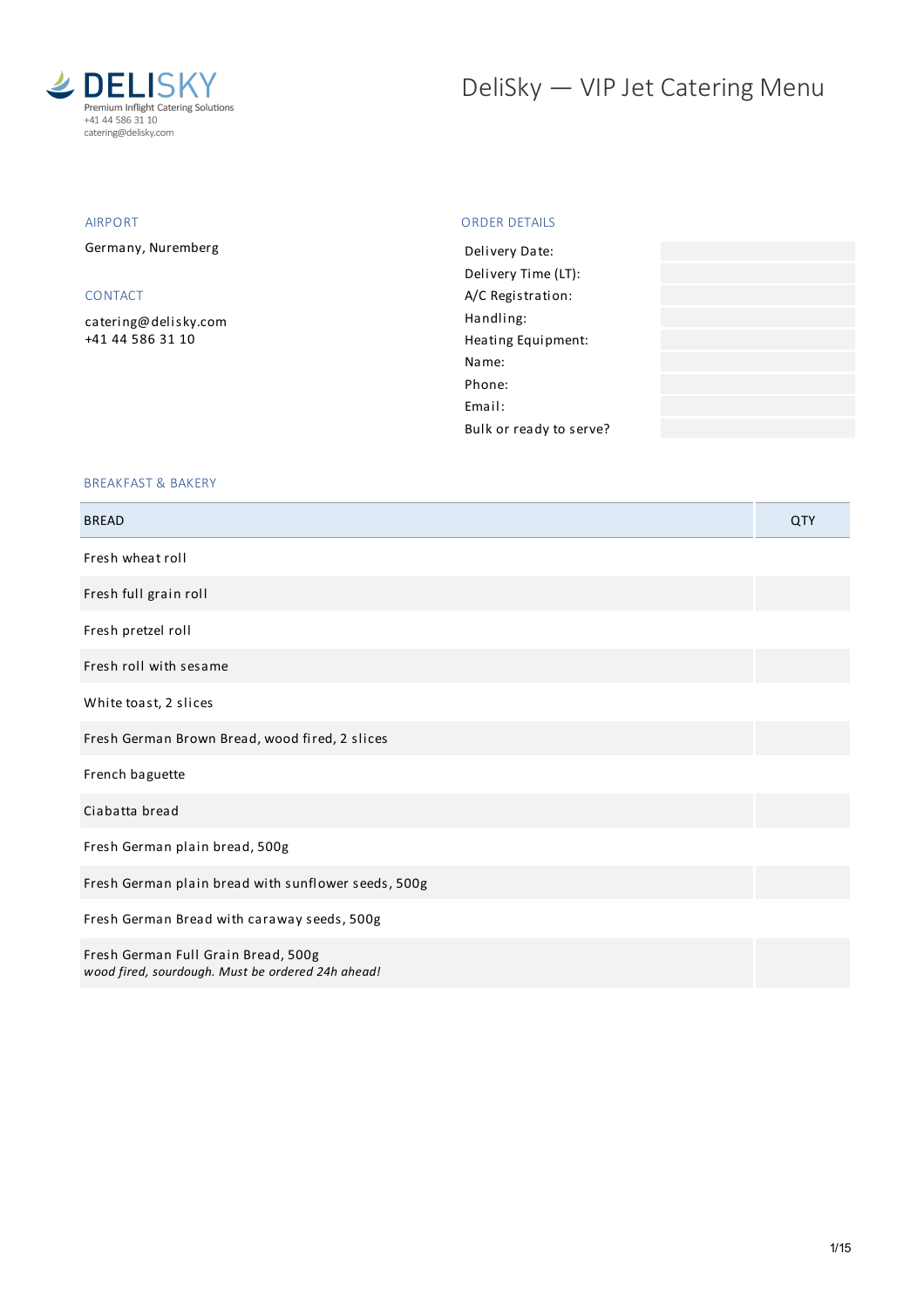| PASTRIES                                             | QTY |
|------------------------------------------------------|-----|
| Croissant with chocolate                             |     |
| Croissant                                            |     |
| Mini krapfen<br>German donut, seasonal item          |     |
| Danish pastry                                        |     |
| Mini Danish pastry                                   |     |
| Chocolate muffin                                     |     |
| Muffin with nuts                                     |     |
| Ham croissant                                        |     |
| Cheese croissant                                     |     |
| Cheese and ham croissant                             |     |
|                                                      |     |
| <b>CONDIMENTS</b>                                    | QTY |
| Marmalade, 150g<br>Movenpick, in an individual glass |     |
| Honey, 150g<br>individual glass                      |     |
| German butter, 15g individual pack                   |     |
| Handmade Italian butter, 125g                        |     |

| German butter butter, 50g |  |
|---------------------------|--|
|---------------------------|--|

| <b>YOGHURTS</b>     | QTY |
|---------------------|-----|
| Plain yoghurt, 150g |     |
| Fruit yoghurt, 150g |     |
| Greek yoghurt, 150g |     |

| <b>CEREALS</b>            | <b>QTY</b> |
|---------------------------|------------|
| Cereals, mini pack        |            |
| Bircher muesli, 1 portion |            |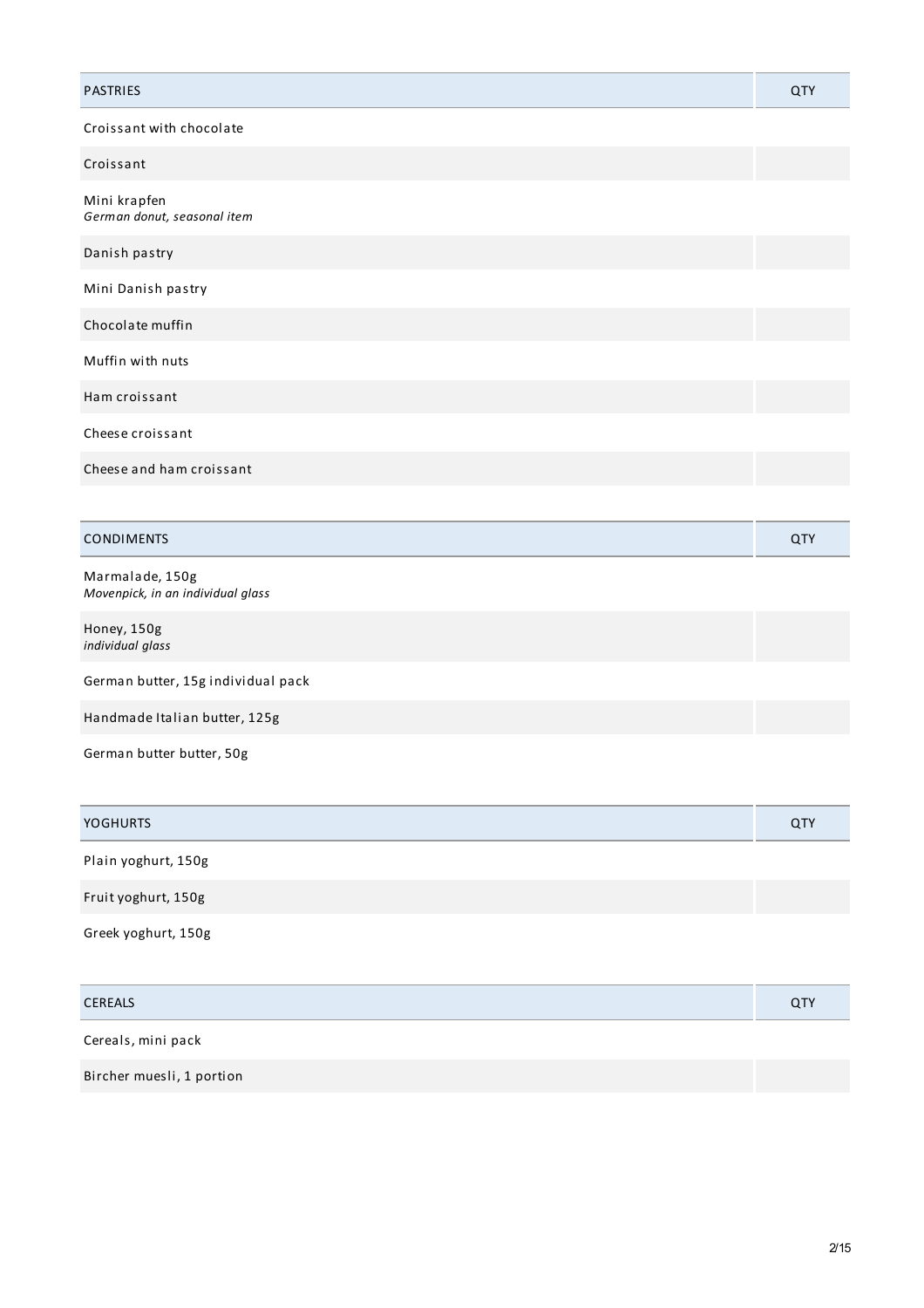| <b>COLD CUTS</b>                                                                                                                                                                                                                          | QTY |
|-------------------------------------------------------------------------------------------------------------------------------------------------------------------------------------------------------------------------------------------|-----|
| Smoked salmon, 1 portion                                                                                                                                                                                                                  |     |
| Smoked ham, 1 portion                                                                                                                                                                                                                     |     |
| Assorted cold cuts of French sausage and ham                                                                                                                                                                                              |     |
| Assorted cold cuts of Italian sausage and ham                                                                                                                                                                                             |     |
|                                                                                                                                                                                                                                           |     |
| <b>HOT BREAKFAST</b>                                                                                                                                                                                                                      | QTY |
| Fried bacon, 3 pieces                                                                                                                                                                                                                     |     |
| Scrambled egg, from 3 eggs                                                                                                                                                                                                                |     |
| Hard boiled egg                                                                                                                                                                                                                           |     |
| Mini omelette                                                                                                                                                                                                                             |     |
| Mini omelette with cheese                                                                                                                                                                                                                 |     |
| Mini omelette with cheese and tomato                                                                                                                                                                                                      |     |
| Pancakes, 2 pieces                                                                                                                                                                                                                        |     |
| Fried potatoes, 200g                                                                                                                                                                                                                      |     |
| Grilled tomatoes, 2 pieces                                                                                                                                                                                                                |     |
| Small pork sausage, 4 pieces                                                                                                                                                                                                              |     |
| Turkey sausage, 2 pieces                                                                                                                                                                                                                  |     |
| Cooked ham, 100g                                                                                                                                                                                                                          |     |
| $\sim$ . The contract of the contract of the contract of the contract of the contract of the contract of the contract of the contract of the contract of the contract of the contract of the contract of the contract of the co<br>$\sim$ |     |

Scrambled eggs with smoked salmon, from 3 eggs

| <b>COLD BREAKFAST SETS</b>                                                                                                             | <b>QTY</b> |
|----------------------------------------------------------------------------------------------------------------------------------------|------------|
| Standard Breakfast D<br>Seasonal sliced fruit and berries, crunchy muesli, fruit yoghurt - served on a half atlas tray                 |            |
| Small breakfast set<br>3 open sandwiches with different toppings ** 1 croissant ** butter, marmalade ** 1 yoghurt ** 1 apple or banana |            |

Standard Breakfast A Croissant and Pastry (or 2 of each if mini size) butter and preserve, seasonal sliced fruit and berries - served on a *half atlas tray*

Standard Breakfast B Seasonal sliced fruit and berries, cream cheese bagel with smoked salmon - served on a half atlas tray

Standard Breakfast C Seasonal sliced fruit and berries, cold sliced meat & continental cheese platter, fruit yoghurt, bread roll, butter and *preserve - served on a half atlas tray*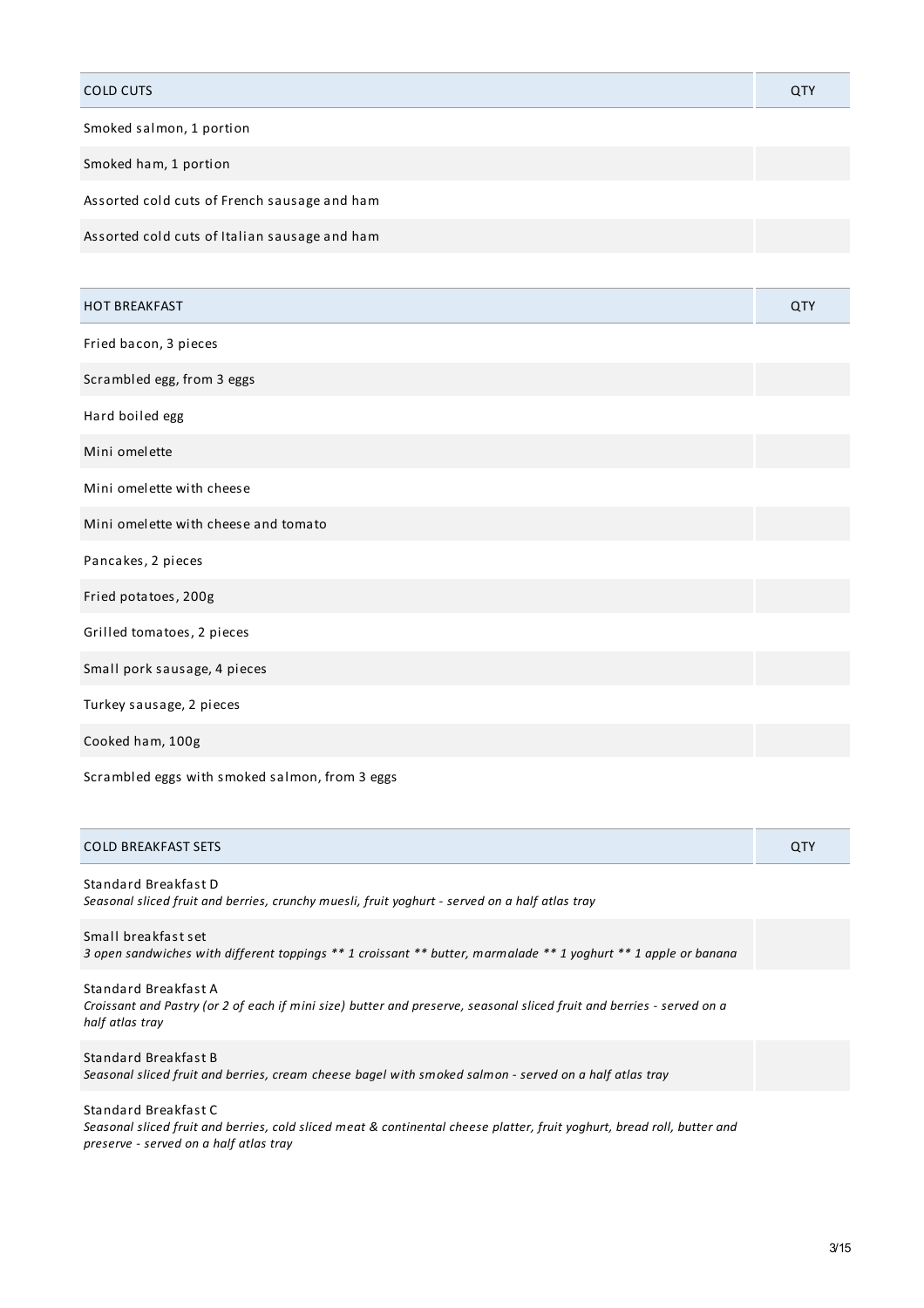## CREW BREAKFAST QTY

# Hot Crew Breakfast

1 omelet or scrambled eggs (with additions like onion, cheese, mushrooms) \*\* 2 bread rolls, butter and jam \*\* *Yoghurt \*\* Fruit salad*

#### Cold Crew Breakfast

Cold platter with cold cuts (no pork), cheese and vegetables \*\* 2 bread rolls, butter and jam \*\* Yoghurt \*\* Fruit *salad*

| <b>HOT BREAKFAST SETS</b> |  |
|---------------------------|--|

#### Large Continental breakfast set

A variety of German bread and rolls \*\* 1 croissant \*\* Plate with mixed sausage and cheese slices \*\* Continental: *salami, cooked ham, Gouda cheese, scrambled egg, Butter, marmalade, honey, Bircher muesli, sliced fruit*

#### Large Franconian breakfast set

A variety of German bread and rolls, brezel \*\* 1 croissant \*\* Plate with mixed sausage and cheese slices \*\* *Franconian: homemade sausages in slices, homemade rosemary ham (cooked ham) or salami, Frankendamer cheese, Obatzter (traditional mixture of various cheeses, Camembert, butter, onions), scrambled egg, butter, marmalade, honey, bircher muesli, sliced fruit*

COLD MEALS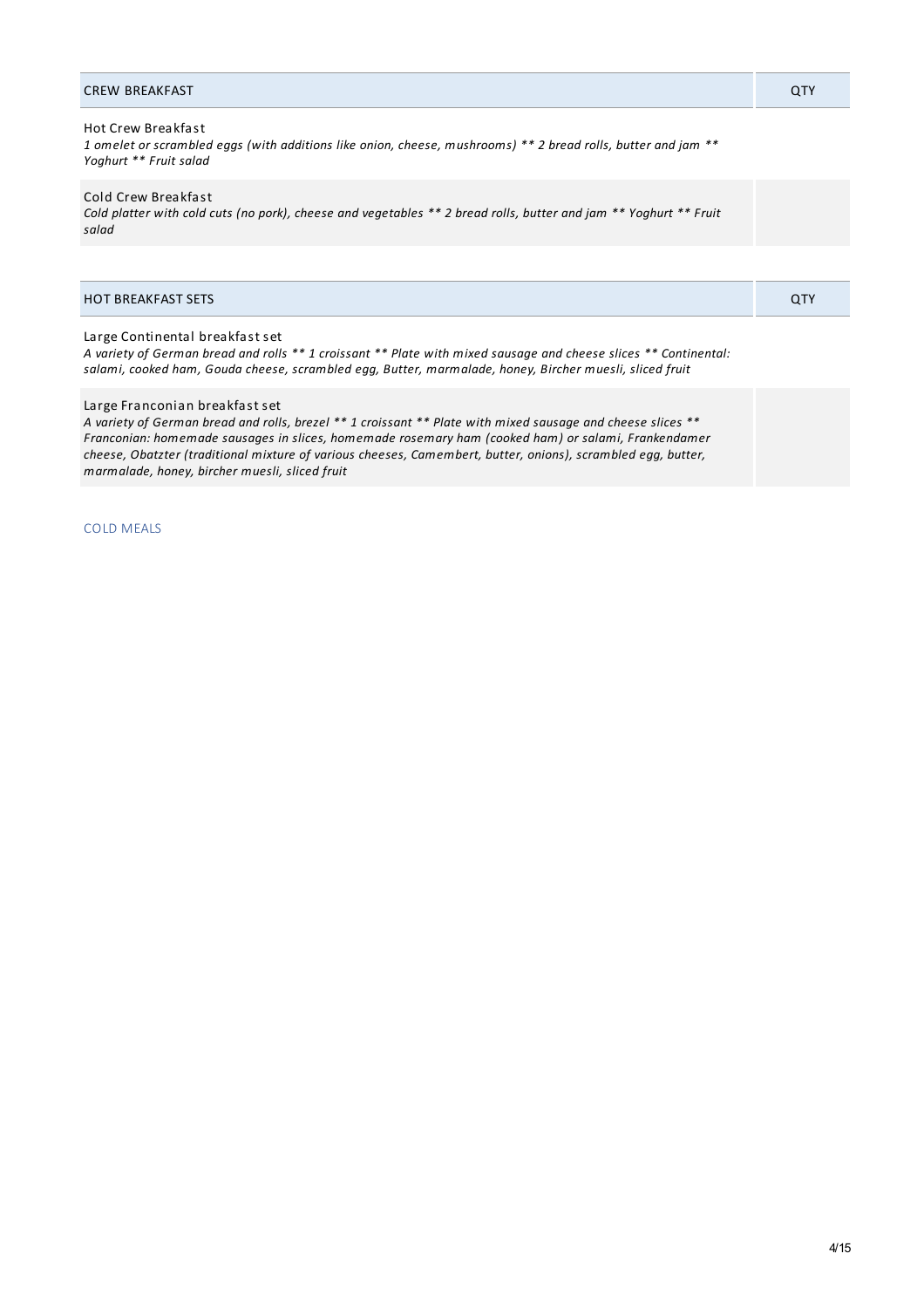| CANAPÉS                                                               | QTY |
|-----------------------------------------------------------------------|-----|
| Assorted meat and sausage canapes, 4 pieces                           |     |
| Assorted cheese canapes, 4 pieces                                     |     |
| Assorted fish canapes, 4 pieces                                       |     |
| Assorted vegan canapes, 4 pieces                                      |     |
| Assorted mixed canapes, 4 pieces                                      |     |
| Mozzarella, tomato, basil canape                                      |     |
| Ham, tomato, cucumber, mayonnaise, parsley canape                     |     |
| Smoked loin of pork, red pepper, mayonnaise, parsley canape           |     |
| Roasted loin of pork, curry, mayonnaise, parsley, sweet cherry canape |     |
| Salami of turkey, tomato, mayonnaise, parsley canape                  |     |
| Italian salami, tomato, mayonnaise, parsley canape                    |     |
| Camembert cheese with pear and fig canape                             |     |
| Gorgonzola cheese with pear and peach canape                          |     |
| Taleggio cheese with pear and peach canape                            |     |
| Cheddar cheese with pickled cucumber canape                           |     |
| Swiss Emmentaler cheese with tomato and cucumber canape               |     |
| Salmon carpaccio with rocket and horseradish canape                   |     |
| Salmon carpaccio with cream cheese and chives canape                  |     |
| Smoked salmon with horseradish and parsley canape                     |     |
| Smoked salmon with boiled egg, mayonnaise, parsley and caviar canape  |     |
| Beef carpaccio with onions and chives canape                          |     |
| Buffalo mozzarella, tomato, basil canape                              |     |
| Parma ham, mozzarella and rocket canape                               |     |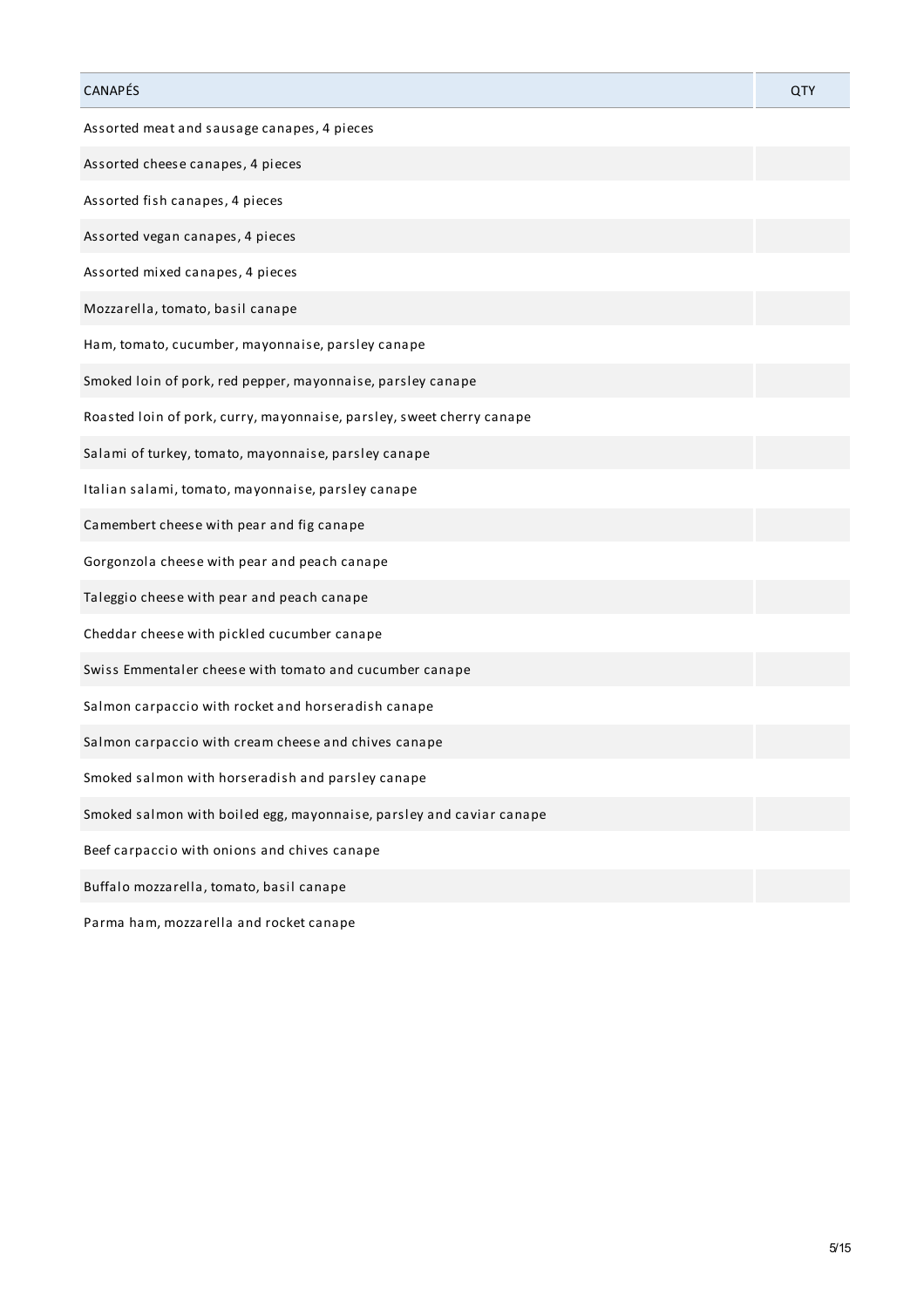| <b>SANDWICHES</b>                                                              | QTY |
|--------------------------------------------------------------------------------|-----|
| Assorted sandwiches, 4 pieces                                                  |     |
| Assorted open sandwiches mixed, 4 pieces                                       |     |
| Assorted open sandwiches with fish, 4 pieces                                   |     |
| Assorted open sandwiches with meat and sausage, 4 pieces                       |     |
| Assorted open vegan sandwiches, 4 pieces                                       |     |
| Open wheat roll sandwich with smoked salmon, boiled egg, caviar and mayonnaise |     |
| Open wheat roll sandwich with smoked trout, boiled egg, caviar and mayonnaise  |     |
| Open wheat roll sandwich with Camembert cheese, sweet peach and cherry         |     |
| Open wheat roll sandwich with cooked Rosemary ham, Cheddar cheese and pickles  |     |
| Open wheat roll sandwich with Parma Ham, Buffalo mozzarella and basil          |     |
| Wheat roll sandwich with cooked ham, butter, lettuce and tomato                |     |
| Wheat roll sandwich with Black Forrest ham, butter, cucumber and tomato        |     |
| Wheat roll sandwich with egg salad, mayo, onions, curry and chives             |     |
| Baguette with Parma ham, butter, lettuce and tomato                            |     |
| Baguette with Parma ham, butter, mozzarella and basil                          |     |
| Baguette with roast beef, butter and mixed pickles                             |     |
| Baguette with Cheddar, butter, apple slices and raw onions                     |     |
| Baguette with smoked salmon, cream cheese and dill                             |     |
| Ciabatta with Buffalo mozzarella, butter, lettuce, tomato and basil            |     |
| Ciabatta with chicken, mayonnaise, peach and sweet cherry                      |     |
| Ciabatta with Italian salami, butter, lettuce and tomato                       |     |
| Ciabatta with chicken, mayo, peach, sweet cherry and iceberg                   |     |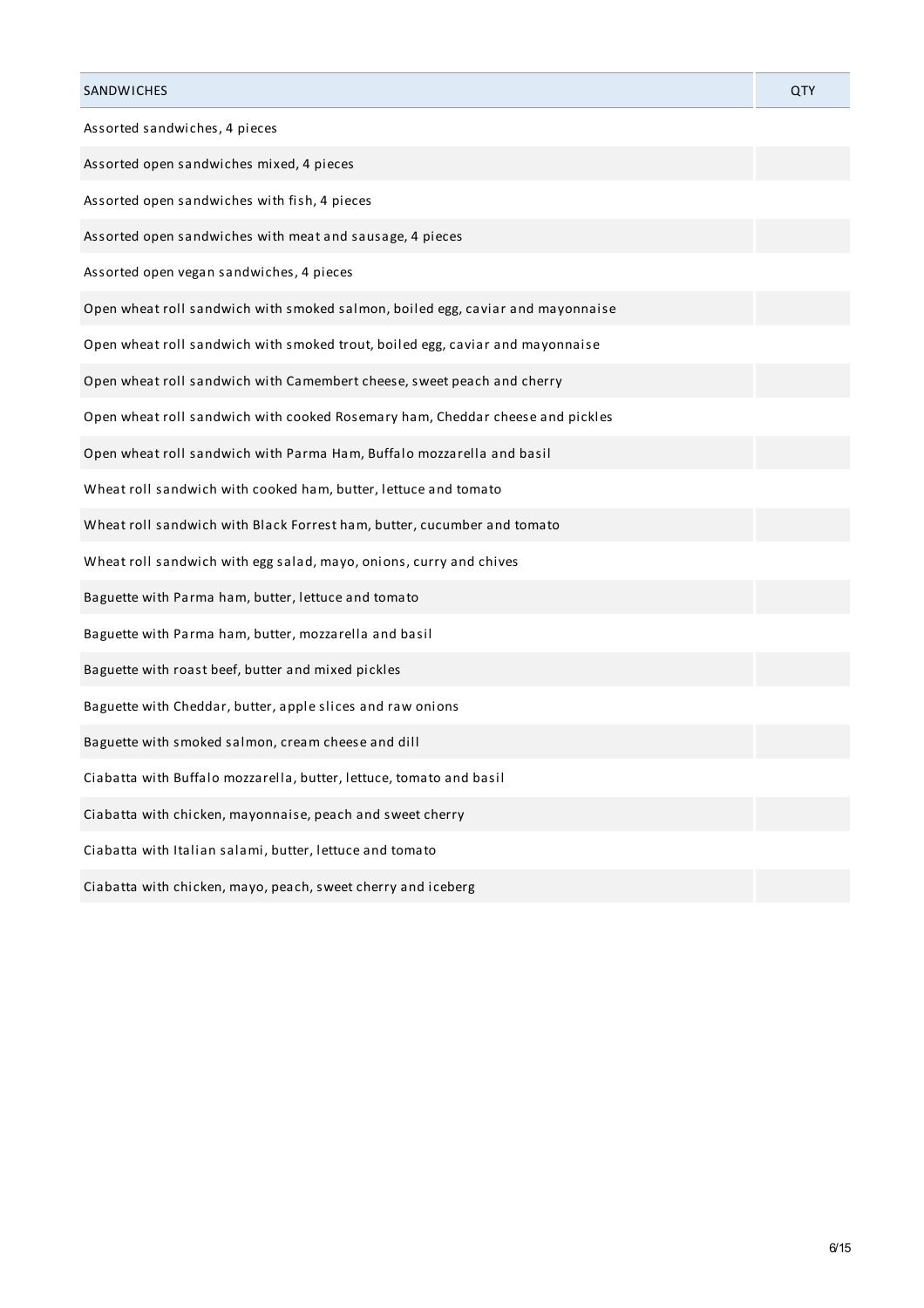| <b>STARTERS</b>                                                                               | QTY |
|-----------------------------------------------------------------------------------------------|-----|
| Selection of Italian antipasti, per portion                                                   |     |
| Caprese salad                                                                                 |     |
| Parma ham with melon                                                                          |     |
| Vitello tonnato                                                                               |     |
| Taleggio cheese with grapes                                                                   |     |
| Roasted vegetables and bruschetta with Buffalo mozzarella and pesto                           |     |
| Chicken wrapped in prosciutto and basil, on skewers<br>served with light chives and lemon dip |     |
| Marinated salmon skewers<br>served with a lime and coriander dip                              |     |
| Skewer of ham, mozzarella, peach and mint                                                     |     |
| Mini salad of Blue cheese, pear and pecan nuts with crisp chicory leaf                        |     |
|                                                                                               |     |

| <b>CAVIAR</b>  | $\alpha$ . |
|----------------|------------|
| Ossetra, 50 gr |            |

*price on request*

Malosol, 50 gr *price on request*

Blinis, 3 pieces

Caviar Garnish *blinis, lemon wedge, sour cream, chopped onion, chopped parsley, chopped egg*

| <b>PLATTERS</b>                                                                          | QTY |
|------------------------------------------------------------------------------------------|-----|
| Continental cheese, ham and sausage platter, per portion<br>served with bread and butter |     |
| Continental cold meat platter, per portion<br>served with bread and butter               |     |
| Continental cold meat and sausage platter, per portion<br>served with bread and butter   |     |
| Italian sausage platter, per portion<br>served with bread, butter and antipasti          |     |
| Smoked salmon platter, per portion<br>served with bread, butter and horseradish          |     |
| Sliced exotic fruit platter, per portion                                                 |     |
| Sliced exotic fruit and berries platter, per portion                                     |     |
| Continental cheese platter, per portion<br>served with bread and butter                  |     |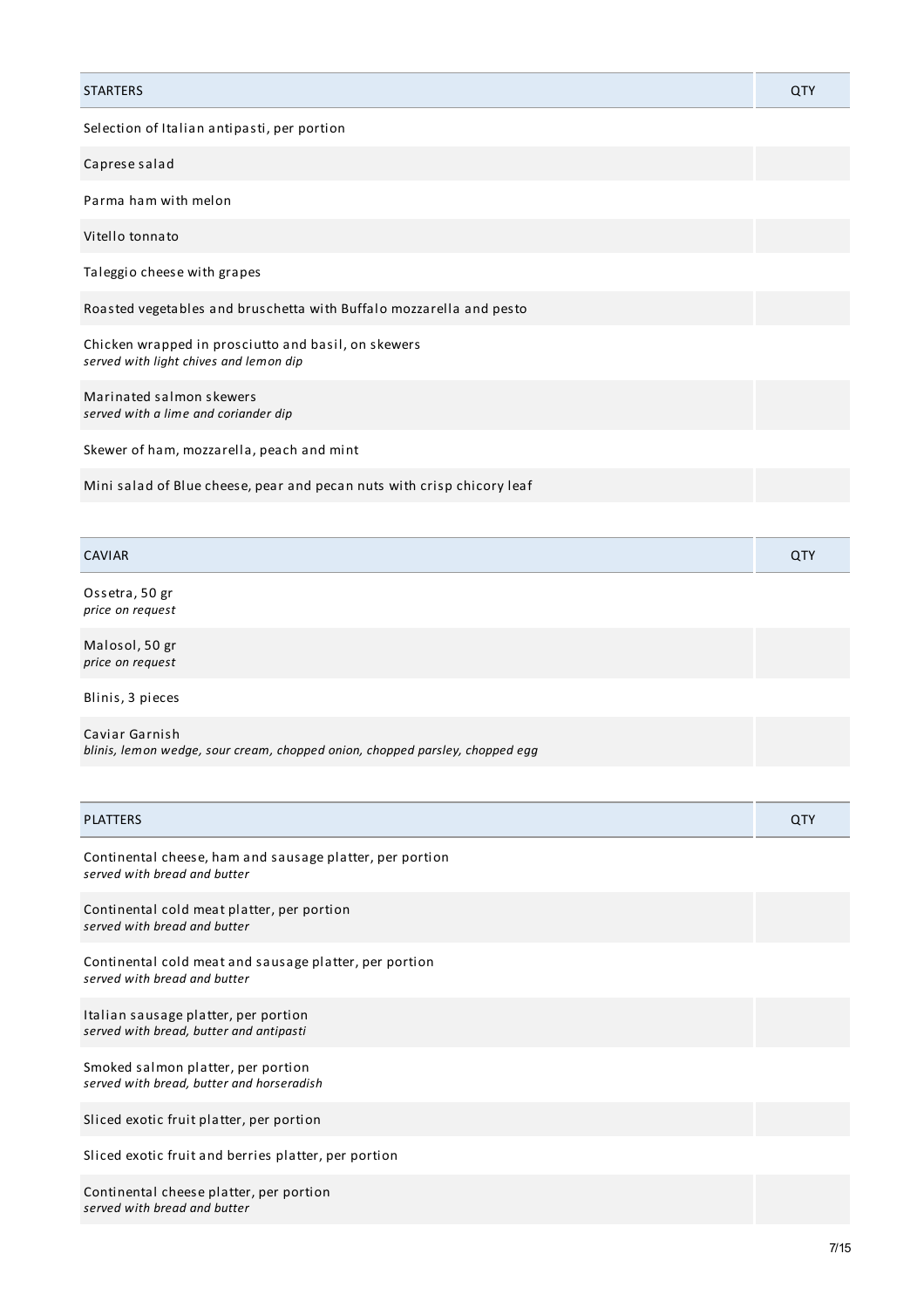| <b>SALADS</b>                                                                                                                                                      | QTY |
|--------------------------------------------------------------------------------------------------------------------------------------------------------------------|-----|
| Green salad with tomatoes, cucumber and onions                                                                                                                     |     |
| Mixed salad                                                                                                                                                        |     |
| Chicken Caesar salad                                                                                                                                               |     |
| Tuna Nicosie salad                                                                                                                                                 |     |
| Greek salad                                                                                                                                                        |     |
| Tomato, Mozzarella and basil salad                                                                                                                                 |     |
| Salad Cele<br>with lettuce, carrotts, tomato, cucumber, radish, olives, kiwi, melon anf grilled shrimps                                                            |     |
| Homemade fresh coleslaw with bacon                                                                                                                                 |     |
| Home-made Franconian potato salad<br>with brew, onions, mustard, chives and bacon                                                                                  |     |
| <b>EXTRA GARNISH &amp; SAUCES</b>                                                                                                                                  | QTY |
| Mixed garnish tray with fresh herbs                                                                                                                                |     |
| Fresh mint                                                                                                                                                         |     |
| Sliced lemon                                                                                                                                                       |     |
| Wedged lemon                                                                                                                                                       |     |
| Whole lemon                                                                                                                                                        |     |
| <b>COLD MEAL SETS</b>                                                                                                                                              | QTY |
| Standard Lunch/Dinner B<br>Seasonal sliced fruit and berries, Chicken Caesar salad, chef's choice of dessert, bread roll + butter - served on a half<br>atlas tray |     |

Standard Lunch/Dinner A Seasonal sliced fruit and berries, assorted finger sandwiches, selection of petit fours - served on a half atlas tray

Standard Lunch/Dinner C Seasonal sliced fruit and berries, Seafood salad, green salad, chef's choice of dessert, bread roll + butter - served on *a half atlas tray*

Large Italian cold meal set Antipasti \*\* Melon with Parma ham, Tomato and mozzarella, Vitello tonnato \*\* ciabatta bread \*\* Tiramisu \*\* *Taleggio with grapes*

Small cold meal *2 open sandwiches with different toppings \*\* 3 cheese sticks \*\* Sliced fruit*

Standard Afternoon Tea *Assorted finger sandwiches, assorted mini pastries - served on a half atlas tray*

#### HOT MEALS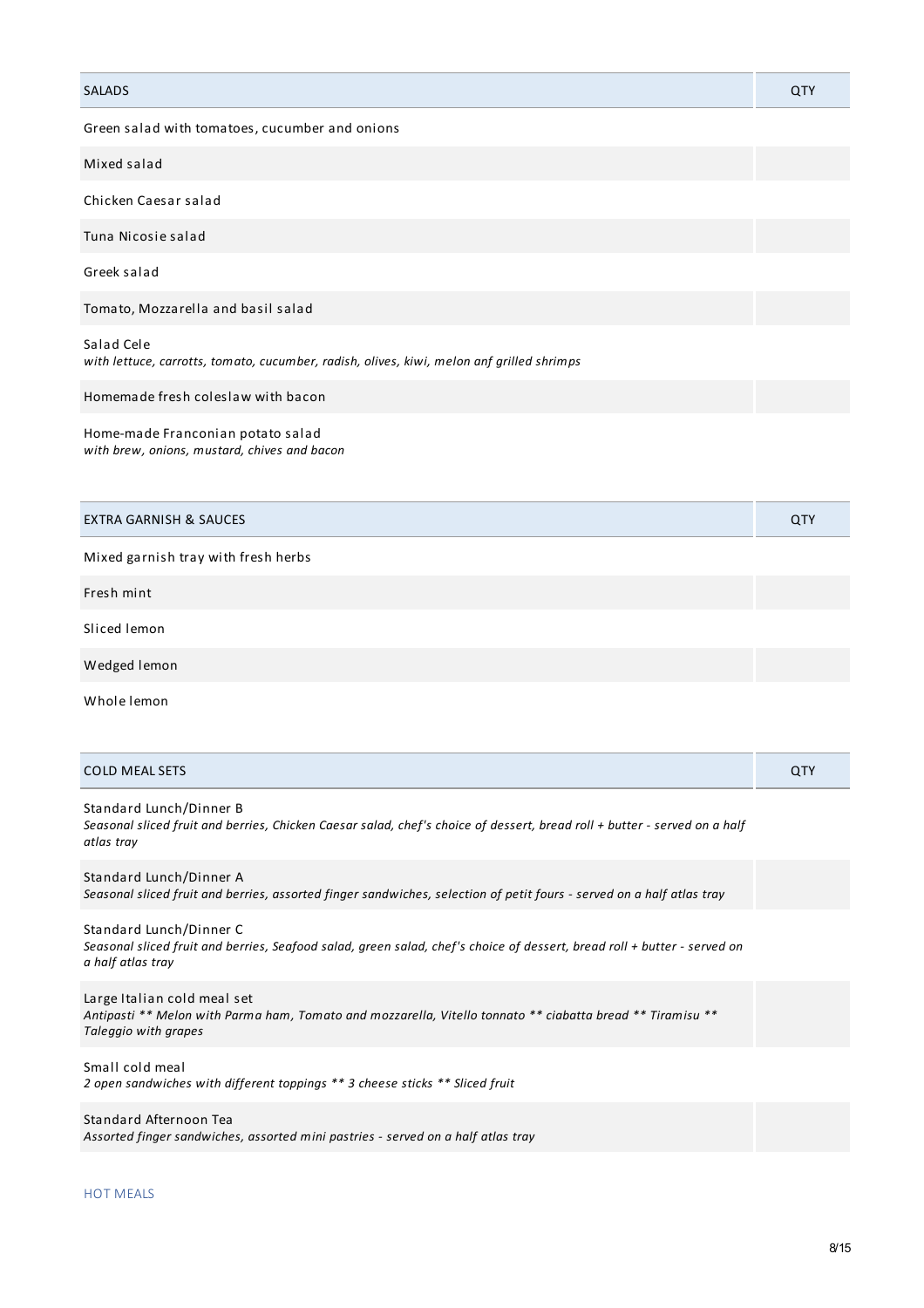| <b>SNACKS &amp; STARTERS</b>                              | QTY |
|-----------------------------------------------------------|-----|
| 2 Salted prawns on skewers                                |     |
| 2 Chicken skewers with sweet dip                          |     |
| 2 Chicken skewer with spicy dip                           |     |
| 2 Marinated salmon skewers with sweet dip                 |     |
| 2 Marinated salmon skewers with spicy dip                 |     |
| 2 Marinated Pangasius skewers with sweet dip              |     |
| 2 Marinated Pangasius skewers with spicy dip              |     |
| 3 Crispy prawns with sweet dip                            |     |
| 2 Crispy breaded chicken nuggets                          |     |
| 2 Beef meat balls                                         |     |
| 6 Small fried Nuremberger sausages                        |     |
| Small fried Nuremberger sausages with homemade sauerkraut |     |
|                                                           |     |

## SOUPS And the contract of the contract of the contract of the contract of the contract of the contract of the contract of the contract of the contract of the contract of the contract of the contract of the contract of the

Soups on request, 1 liter *Thermos or glass container. Price on request*

| <b>MAIN DISHES - MEAT</b>                                                                                | QTY |
|----------------------------------------------------------------------------------------------------------|-----|
| Beef fillet, 220g<br>with potato gratin and green beans                                                  |     |
| Roast beef, 200g                                                                                         |     |
| Roast pork, 200g                                                                                         |     |
| Lamb fillet, 200g<br>with a flat parsley leaf, pesto, mashed potatoes and seasonal vegetables            |     |
| Grilled Lamb cutlets, 200g<br>with fresh herbs, small potatoes, green beens with bacon and garlic butter |     |
| Grilled veal fillet, 200g                                                                                |     |

Crispy breaded veal Schnitzel, 250g *with seasonal vegetables and tagliatelle*

*with seasonal vegetables and tagliatelle*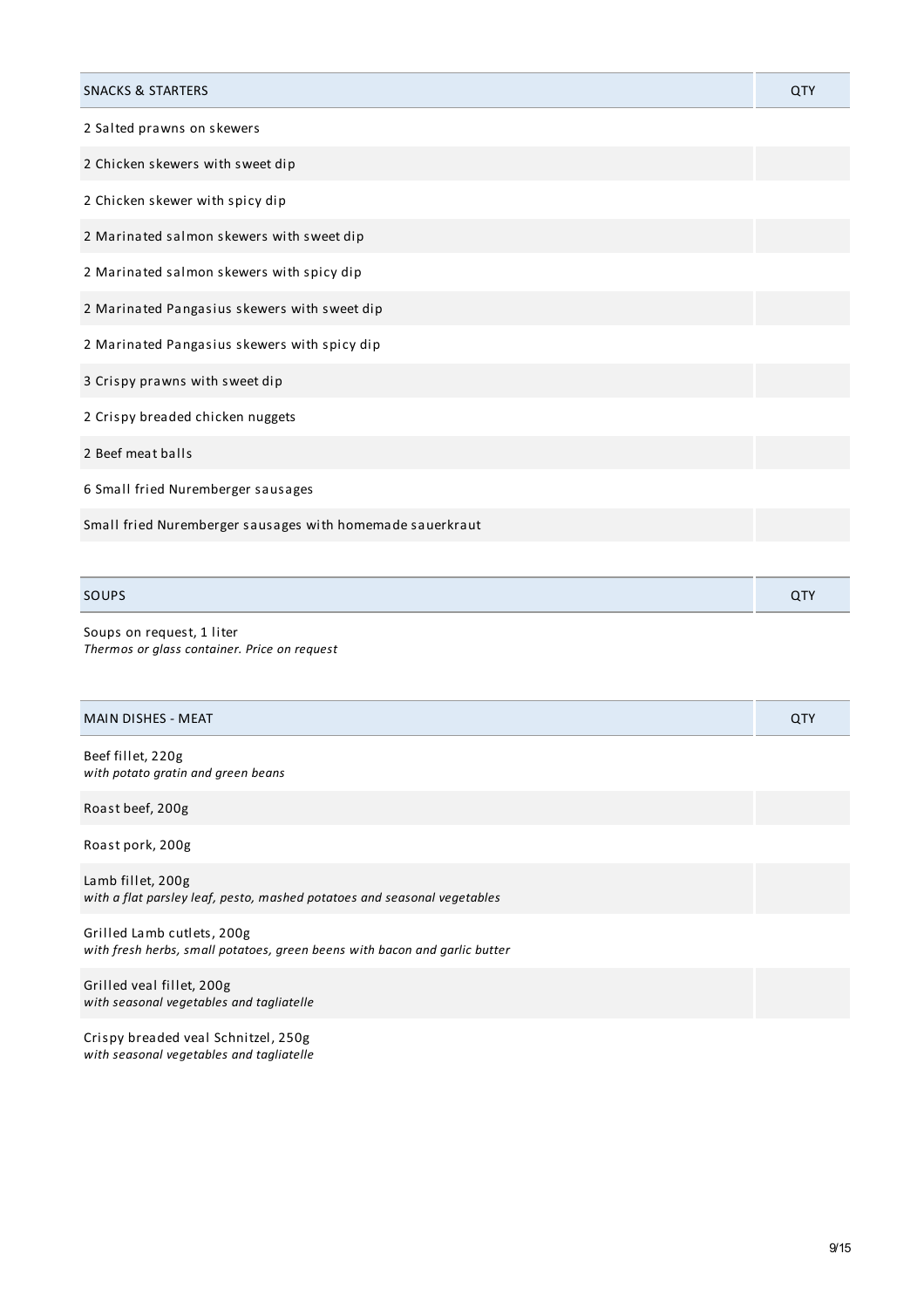| <b>MAIN DISHES - FISH &amp; SEAFOOD</b>                                                                       | QTY |
|---------------------------------------------------------------------------------------------------------------|-----|
| Grilled brass, 200g<br>with mediterranean vegetables and wild rice                                            |     |
| Grilled Dover Sole fillet, 200g                                                                               |     |
| Grilled Sined Loach fillet, 200g                                                                              |     |
| Grilled Halibut fillet, 200g                                                                                  |     |
| Grilled Zander fillet, 200g                                                                                   |     |
| Grilled Tuna steak, 200g                                                                                      |     |
| Grilled Monkfish fillet, 200g                                                                                 |     |
| Grilled Salmon steak, 200g                                                                                    |     |
| Shrimp with mild curry sauce<br>with vegetables and plain basmati rice                                        |     |
| <b>MAIN DISHES - POULTRY</b>                                                                                  | QTY |
| Chicken rolls filled with spinach, cream cheese and safran risotto                                            |     |
| Grilled chicken breast                                                                                        |     |
| Grilled chicken breast marinated with lemon, garlic and fresh herbs                                           |     |
| Chicken breast stuffed with spinach and ricotta<br>served with small potatoes and seasonal vegetables         |     |
| Chicken Stir-fried<br>cooked with Julienne of chinese vegetables and served with Noodles                      |     |
| Crispy breaded turkey Schnitzel, 200g                                                                         |     |
|                                                                                                               |     |
| <b>PASTA &amp; RISOTTO</b>                                                                                    | QTY |
| Beef Lasagne<br>with Bechamel sauce and small mixed salad with balsamic dressing                              |     |
| Vegetable lasagne with mushrooms and bechamel sauce<br>served with a small mixed salad with balsamic dressing |     |
| Tagliatelle with fine tomato sauce                                                                            |     |
| Penne and tomato sauce with fresh basil                                                                       |     |
| Spaghetti Bolognaise with Grana Padano flakes                                                                 |     |
| Ravioli filled with ricotta, spinach and tomato with fresh basil                                              |     |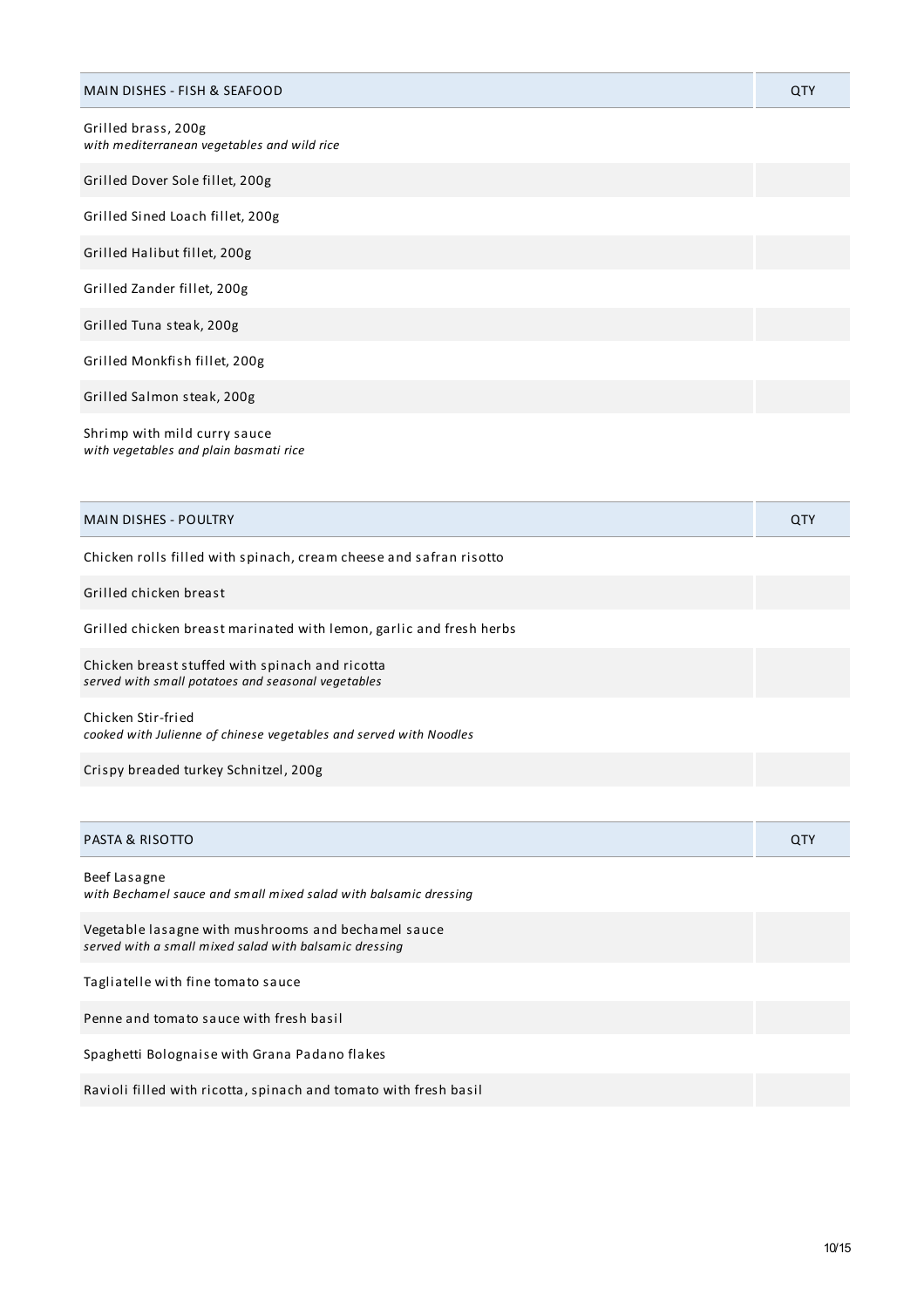| SIDE DISHES                                                                                                                                    | QTY |
|------------------------------------------------------------------------------------------------------------------------------------------------|-----|
| Basmati Rice                                                                                                                                   |     |
| Jasmine Rice                                                                                                                                   |     |
| Plain Rice                                                                                                                                     |     |
| Wild Rice                                                                                                                                      |     |
| Plain tagliatelle                                                                                                                              |     |
| Mashed potatoes                                                                                                                                |     |
| Dauphinois potatoes                                                                                                                            |     |
| New potatoes                                                                                                                                   |     |
| Assorted mixed vegetables fried in butter                                                                                                      |     |
| Baby carrots                                                                                                                                   |     |
| Brocoli                                                                                                                                        |     |
| Grilled zucchini                                                                                                                               |     |
| Green beans                                                                                                                                    |     |
| Grilled Mediterranean vegetables                                                                                                               |     |
| Spinach with cream and muscat                                                                                                                  |     |
| Fine peas                                                                                                                                      |     |
|                                                                                                                                                |     |
| HOT MEAL SETS                                                                                                                                  | QTY |
| Large Franconian meal set<br>mixed salad ** small traditional Nuremberger roast sausages *** meat balls, roast pork or chicken (please choose) |     |

*\*\* Franconian potato salad \*\* apfelstrudel*

Large Asiatic meal set *Sushi \*\* Chicken salad \*\* Thai chicken curry or Thai fish curry \*\* Fragrant rice \*\* Fruit*

Large Vegetarian meal set *Veggie sticks with dip \*\* Antipasti \*\* Cheese variety \*\* Spring rolls with dip sauce \*\* Fruit*

Kids menu

Mixed plate with chicken nuggets and beef burgers, ketchup \*\* Small rolls and croissant, yoghurt or pudding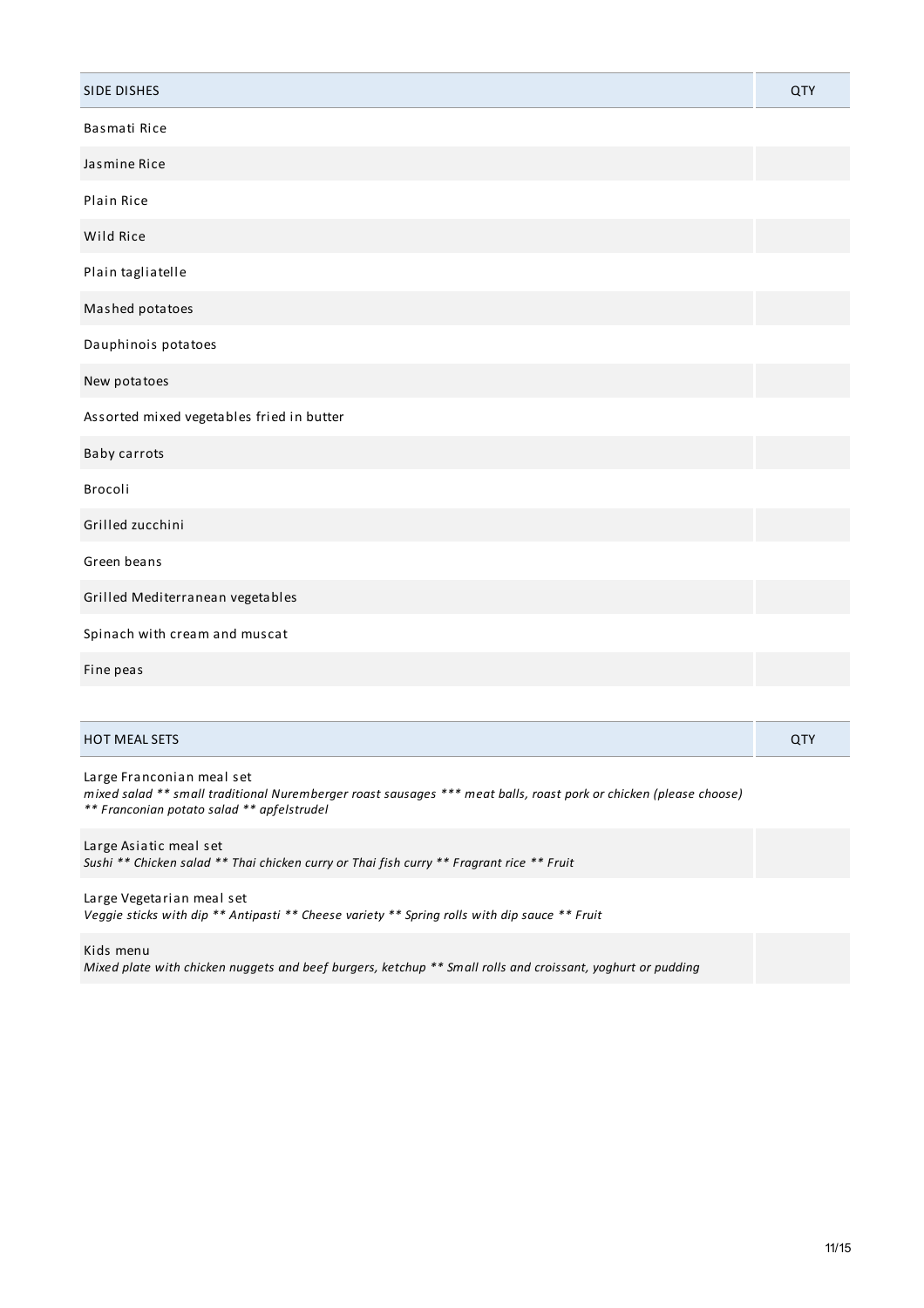| <b>CREW MEALS</b>                                                                                                           | QTY |
|-----------------------------------------------------------------------------------------------------------------------------|-----|
| Hot Crew Meal tray (Fish) n.1<br>Grilled salmon with spinach ** Side salad ** 2 Bread rolls with butter ** Dessert          |     |
| Hot Crew Meal tray (Fish) n.2<br>Fish filet with lemon sauce and rice ** Side salad ** 2 Bread rolls with butter ** Dessert |     |
| Hot Crew Meal tray (Meat)<br>Beef Stroganoff with rice ** Side salad ** 2 Bread rolls with butter ** Dessert                |     |
| Hot Crew Meal tray (Chicken)<br>Chicken Breast with rice ** Side salad ** 2 Bread rolls with butter ** Dessert              |     |
| Hot Crew Meal tray (Vegetarian)                                                                                             |     |

# DESSERTS & FRUIT

*Vegetable Lasagne \*\* Side salad \*\* 2 Bread rolls with butter \*\* Dessert*

| <b>DESSERTS</b>                                          | QTY |
|----------------------------------------------------------|-----|
| Sweet groats with strawberries, red currant and cherries |     |
| Caramel pudding with chocolate sauce                     |     |
| Chocolate pudding with vanilla sauce                     |     |
| Tiramisu                                                 |     |
| Pannacotta                                               |     |
|                                                          |     |
| <b>FRUIT</b>                                             | QTY |
| Tray of assorted sliced fruit, per portion               |     |
| Sliced exotic fruit platter, per portion                 |     |
| Sliced exotic fruit and berries platter, per portion     |     |
| Fruit salad with exotic fruits                           |     |

Soft fruit salad *Raspberries, Strawberries, Blueberries, Melon*

3 Mixed fruit skewers with yoghurt and honey dip

Single fruits on request, per piece

Mixed fruit basket, medium *2 persons, 8 pieces of mixed fruits*

Mixed fruit basket, large *4 persons, 16 pieces of mixed fruits*

Standard small fruit basket (4 pax)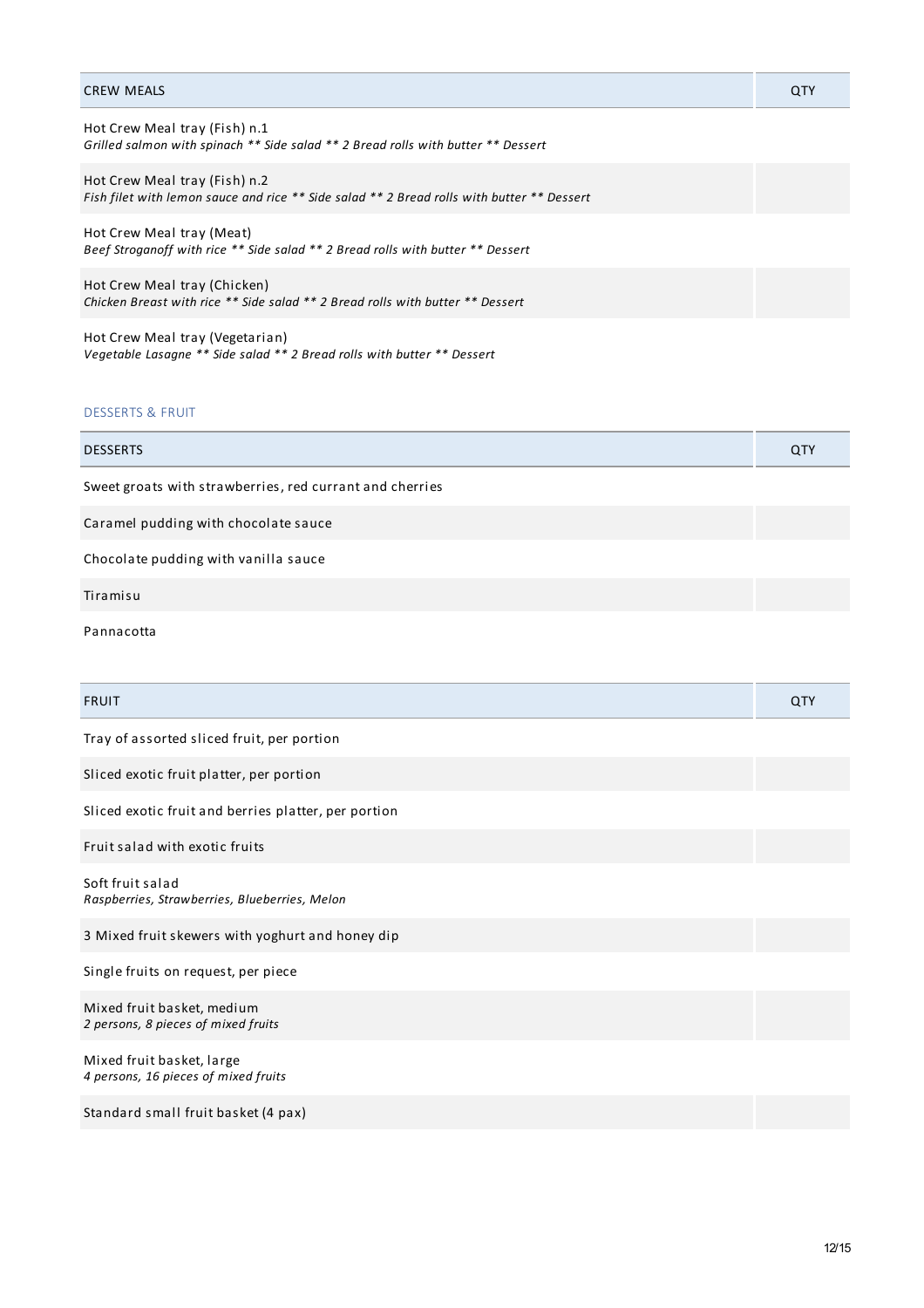| <b>BERRIES</b>                     | QTY |
|------------------------------------|-----|
| Blackberries, 100 gr               |     |
| Blueberries, 100 gr                |     |
| Raspberries, 100 gr                |     |
| Strawberries, 100 gr               |     |
|                                    |     |
| <b>CAKES &amp; TARTS</b>           | QTY |
| Apple cake, piece                  |     |
| Stirred chocolate cake, piece      |     |
| Stirred cake with cream, piece     |     |
| A variety of cake, portion         |     |
|                                    |     |
| <b>CHOCOLATES &amp; SWEETS</b>     | QTY |
| Mini Lindt pralines, 180 gr        |     |
| Classic Lindt pralines, 125 gr     |     |
| Finess Lindt pralines, 118 gr      |     |
|                                    |     |
| PETIT FOURS                        | QTY |
| Petit-Fours, 2 pieces              |     |
|                                    |     |
| <b>ICE CREAM</b>                   | QTY |
| Vanilla ice cream, 100 gr          |     |
| <b>BEVERAGES</b>                   |     |
| MINERAL WATER                      | QTY |
| Evian, 1l                          |     |
| Evian, 0.51                        |     |
| Volvic, 1.51                       |     |
| Volvic, 0.51                       |     |
| San Pellegrino, 0.751              |     |
| San Pellegrino, 0.251              |     |
| Sparkling water Frankenbrunnen, 11 |     |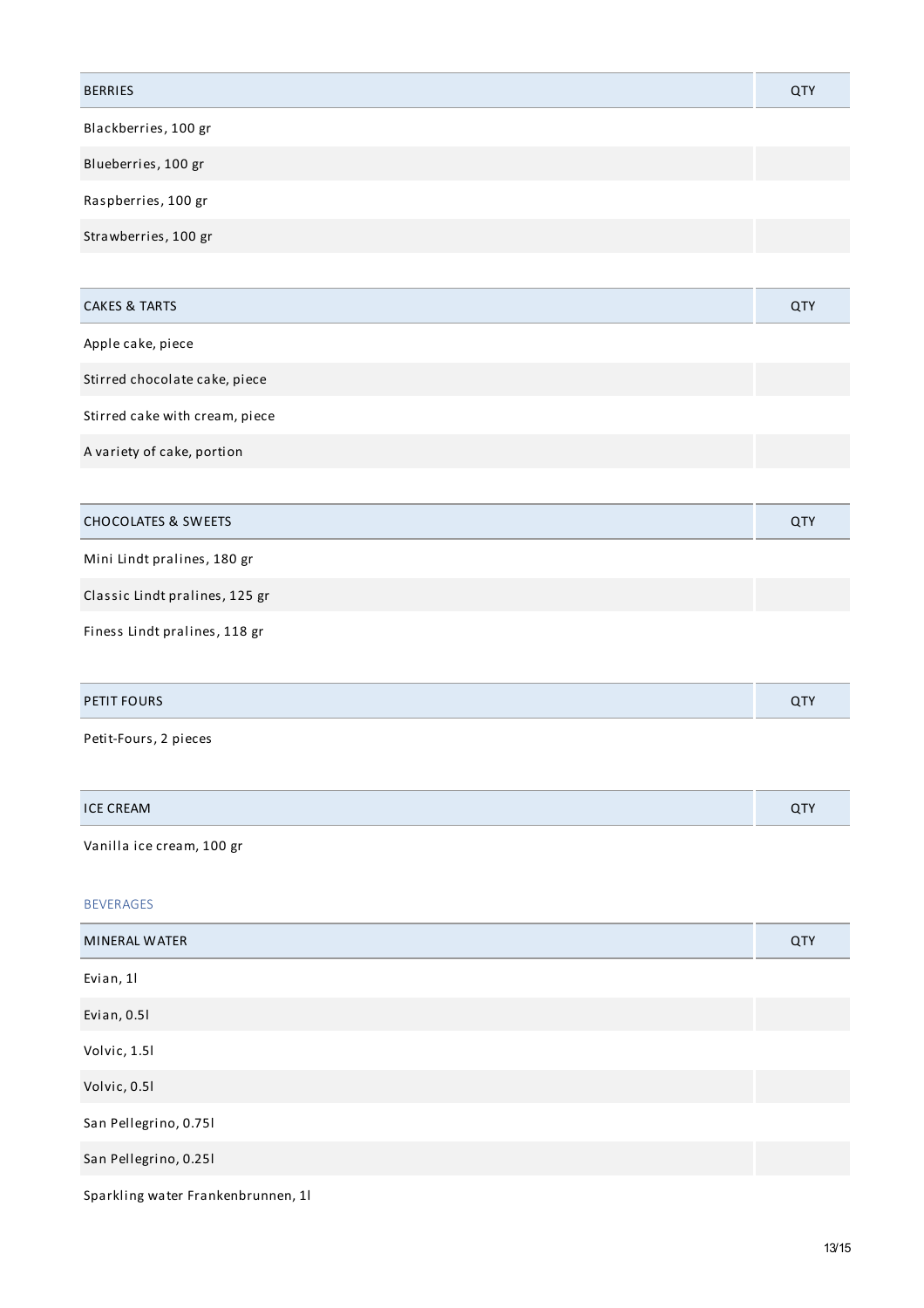| <b>SOFT DRINKS</b>                                            | QTY        |
|---------------------------------------------------------------|------------|
| Coke, 0.51                                                    |            |
| Diet Coke, 0.51                                               |            |
| Coke Zero, 0.51                                               |            |
| Fanta, 0.51                                                   |            |
| Sprite, 0.51                                                  |            |
| Apple juice with sparkling water, 0.51                        |            |
|                                                               |            |
| <b>JUICES</b>                                                 | <b>QTY</b> |
| Freshly squeezed orange juice without pulp, 0.51              |            |
| Freshly squeezed grapefruit juice without pulp, 0.51          |            |
| Natures Best Bio orange juice, 1l<br>individual tetra pack    |            |
| Natures Best Bio apple juice, 1l<br>individual tetra pack     |            |
| Valensina orange juice, 11<br>individual tetra pack           |            |
| Valensina blood orange juice, 11<br>individual tetra pack     |            |
| Valensina orange and mango juice, 11<br>individual tetra pack |            |
| Valensina pink grapefruit juice, 11<br>individual tetra pack  |            |

Valensina cranberry, raspberry, grape juice, 1l *individual tetra pack*

| MILK & CREAM                 | QTY |
|------------------------------|-----|
| Milk 1,5%, 1l                |     |
| Milk 1,5%, 0.51              |     |
| Milk 3,5%, 1l                |     |
| Milk 3,5%, 0.51              |     |
| Low fat milk, 1l             |     |
| Lactose free milk 1,5%, 0.5l |     |
| Lactose free milk 3,8%, 0.51 |     |
| Soya milk, 11                |     |